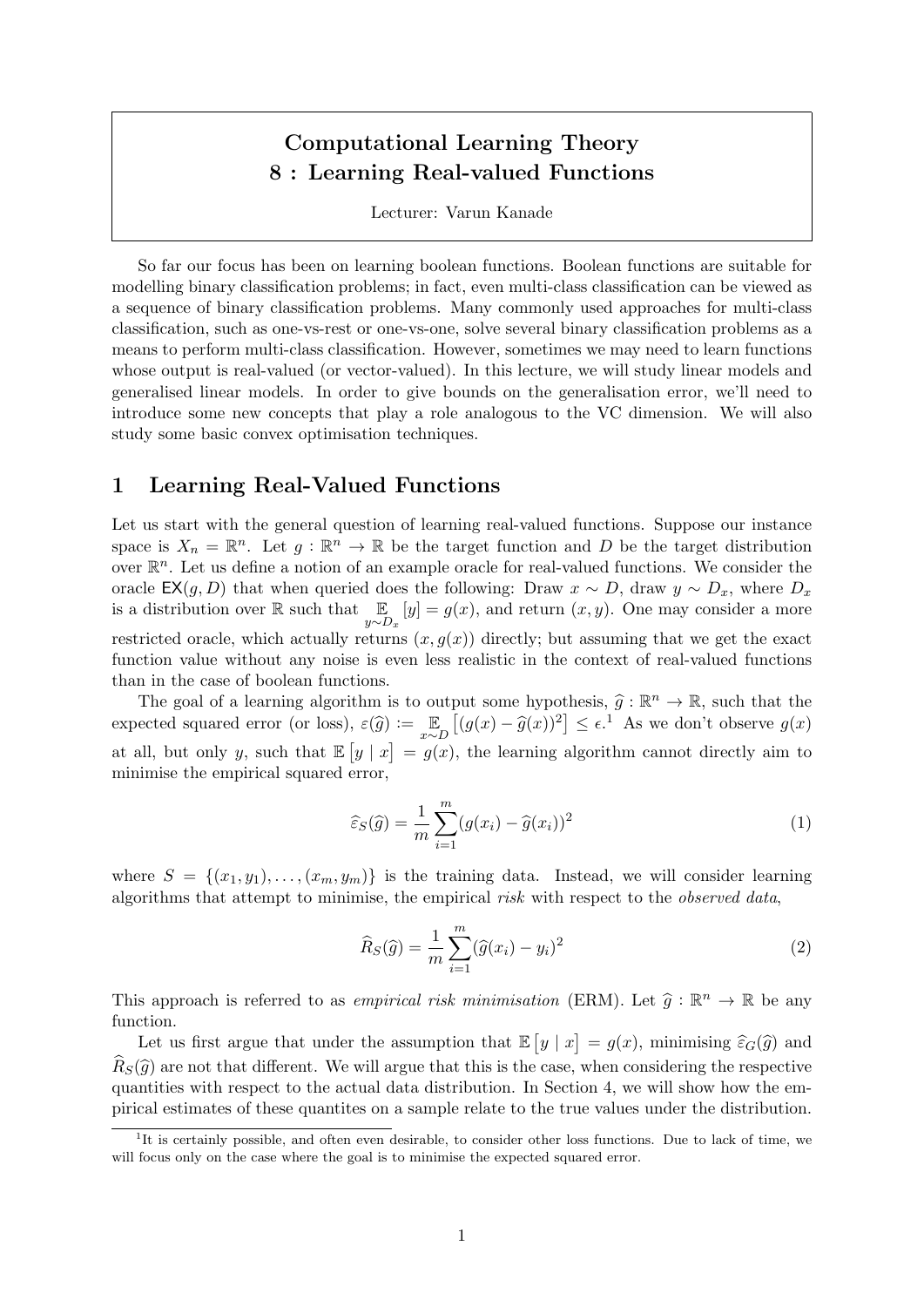Consider the following:

$$
\mathbb{E}_{x \sim Dy \sim D_x} \left[ (\widehat{g}(x) - y)^2 \right] = \mathbb{E}_{x \sim D} \left[ (\widehat{g}(x) - g(x))^2 \right] + \mathbb{E}_{x \sim Dy \sim D_x} \left[ (g(x) - y)^2 \right] \tag{3}
$$

$$
+ 2 \cdot \mathop{\mathbb{E}}_{x \sim D} \left[ \left( \widehat{g}(x) - g(x) \right)_{y \sim D_x} \left[ g(x) - y \right] \right] \tag{4}
$$

The second term in (3) does not depend on  $\hat{g}$  at all. The inner expectation in (4) is 0 as E  $\mathbb{E}_{y \sim D_x}[y] = g(x)$  by assumption on the data distribution. Thus, we have

$$
\mathbb{E}_{x \sim Dy \sim D_x} \left[ (\widehat{g}(x) - y)^2 \right] = \mathbb{E}_{x \sim D} \left[ (\widehat{g}(x) - g(x))^2 \right] + \mathbb{E}_{x \sim Dy \sim D_x} \left[ (g(x) - y)^2 \right] \tag{5}
$$

Thus, we see that  $\widehat{g}$  that minimises  $\mathbb{E}_{x \sim D}$ E  $y \sim D_x$  $[(\widehat{g}(x) - y)^2]$  also minimises  $\mathbb{E}_{x \sim D}[(\widehat{g}(x) - g(x))^2]$ .

# 2 Linear Regression

Let us look at the most well-studied regression problem—linear regression. In linear regression, we assume that the target function, g, is of the form  $g(x) = w \cdot x$  for  $w \in \mathbb{R}^n$ . The goal is to estimate,  $\hat{g}$ , represented by parameters  $\hat{w}$ , such that  $\varepsilon(\hat{w}) = \mathbb{E}_{x \sim D} [(w \cdot x - \hat{w} \cdot x)^2] \le \epsilon$ . In order to bound the generalisation error, we will typically require that the distribution  $D$  has support over a bounded set and that the target function,  $g$ , is also represented using parameters,  $w$ , with bounded  $\ell_2$  norm. Furthermore, we'll also assume that the observations y lie in some interval  $[-M, M].$ 

For radius R, let  $\mathbb{B}_n(0,R) = \{z \in \mathbb{R}^n \mid ||z||_2 \le R\}$  denote the  $\ell_2$  ball of radius R in  $\mathbb{R}^n$ . Let D be a distribution that has support over the unit ball,  $\mathbb{B}_n(0,1)$  and for some  $W > 0$ , define the set of linear functions,

$$
\mathcal{G}_W = \{ x \mapsto w \cdot x \mid ||w||_2 \le W \}.
$$

Let  $M \geq W$  and for each  $x \in \mathbb{B}_n(0,1)$ , suppose that  $D_x$  has support contained in  $[-M, M]$ . Note that as,

$$
\sup_{\substack{x \in \mathbb{B}_n(0,1) \\ w \in \mathbb{B}_n(0,W)}} |w \cdot x| = W,
$$

for any  $x \in \mathbb{B}_n(0,1)$ ,  $w \in \mathbb{B}_n(0,W)$ , there always exists a distribution  $D_x$  with support contained in  $[-M, M]$ , such that  $\mathbb{E}_{y \sim D_x}[y] = w \cdot x$ .

### Least Squares Method

Let  $S = \{(x_1, y_1), \ldots, (x_m, y_m)\}\$  denote the observed training data sample. The ERM approach suggests that we should obtain  $\hat{w}$  by minimising the *empirical risk*, defined as

$$
\widehat{R}_S(\widehat{w}) = \frac{1}{m} \sum_{i=1}^m (\widehat{w} \cdot x_i - y_i)^2
$$

In the case of least squares regression, we can obtain  $\hat{w}$  in closed form by setting the gradient to 0. Observe that  $R_S(\hat{w})$  is a convex function of  $\hat{w}$ ; thus, alternatively we may use standard convex optimisation techniques to obtain a solution. In certain cases, this may even be desirable as the closed form solution involves constructing and inverting matrices—if the data-dimension is large this can be much more expensive than performing gradient descent.

Appendix A describes a projected gradient descent algorithm for constrained convex optimisation and give a proof that the algorithm finds a close-to-optimal solution, provided the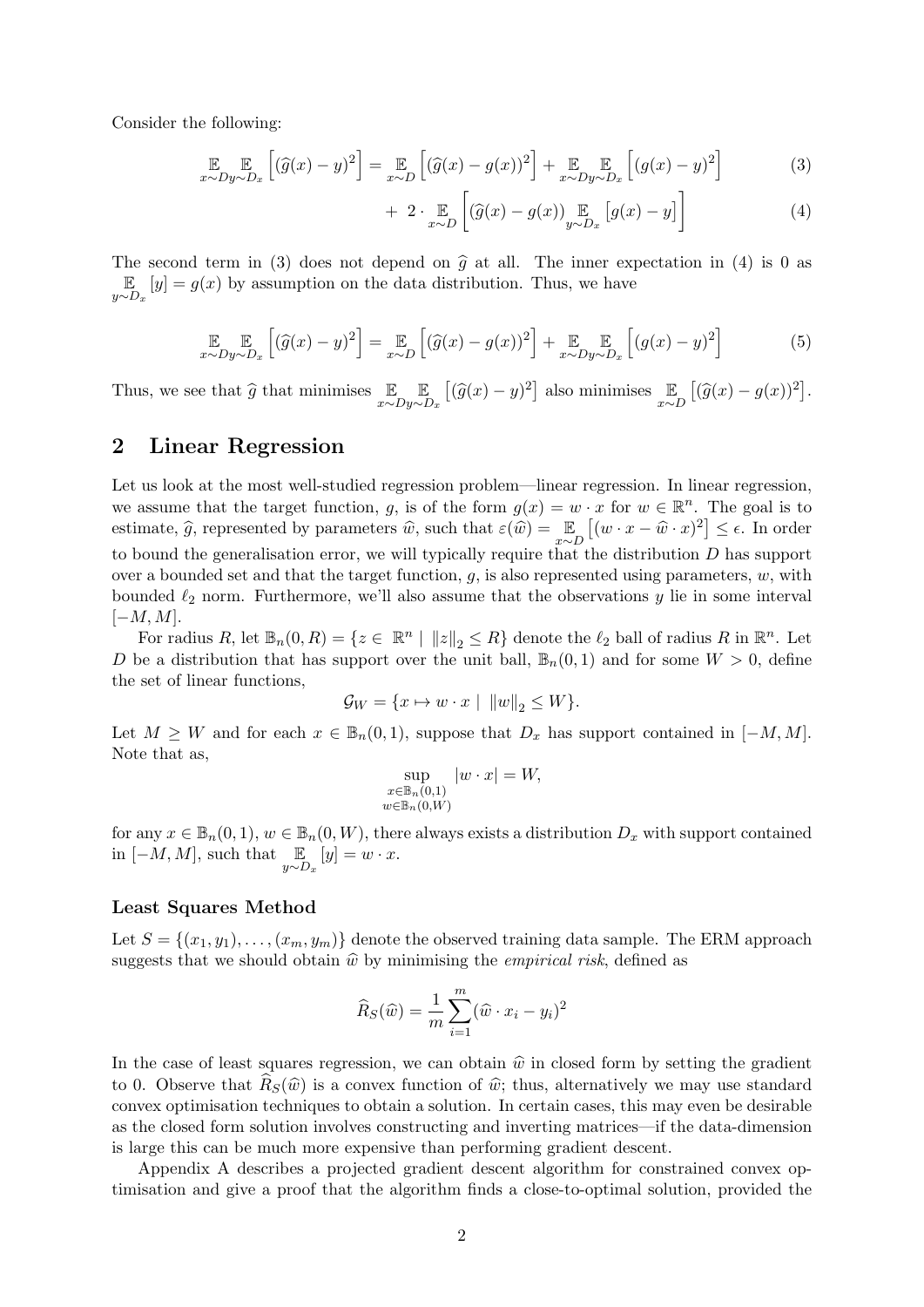feasible set has finite diamater and the gradient remains bounded on the feasible set. This is by no means the most general result. A detailed study of convex optimisation is beyond the scope of this course; the student is referred to the following books (Bubeck, 2015; Boyd and Vandenberghe, 2004; Nemirovski and Yudin, 1983).

Instead of minimising  $\widehat{R}_S(\widehat{w})$  as an unconstrainted over  $\mathbb{R}^n$ , we insstead minimise  $\widehat{R}_S(\widehat{w})$ ,  $\lim_{\delta \to \infty} \widehat{R}_S(\widehat{w})$ ,  $\Lambda$  for all we are promised that the target lies in under the constraint that  $\hat{w} \in \mathbb{B}_n(0, W)$ . After all, we are promised that the target lies in the set  $\mathbb{B}_n(0, W)$ . Note that the diameter of  $\mathbb{B}_n(0, W) = 2W$  and it is easy to see that the  $\ell_2$ norm of the gradient of  $\hat{R}_S(\hat{w})$  is bounded by  $W + M$  over the set  $\mathbb{B}_n(0, W)$ . Thus, Theorem 5 shows that if we run the projected gradient descent algorithm for  $\Theta(\frac{WM}{\epsilon^2})$  iterations, we are guaranteed to obtain  $\hat{w}$ , such that,

$$
\widehat{R}_S(\widehat{w}) \le \min_{w \in \mathbb{B}_n(0,W)} \widehat{R}_S(w) + \epsilon
$$

This only shows that the empirical risk of the obtained  $\hat{w}$  is at most  $\epsilon$  larger than minimum possible empirical risk. In Section 4 we show how to bound the expected risk in terms of the empirical risk as a function of the sample size and confidence parameter  $\delta$ .

### 3 Generalised Linear Models

Let us now look at a more expressive class of functions. In the statistics literature, these are referred to as generalised linear models. These are models of the form,  $g(x) = u(w \cdot x)$ , where  $x \in \mathbb{R}^n$ ,  $w \in \mathbb{R}^n$  and  $u : \mathbb{R} \to \mathbb{R}$ . It is common to assume that u is monotone and Lipschitz, however these models can be defined more broadly. Supose that  $u$  is strictly monotone, so that  $u^{-1}$  is well-defined. Then although g is no longer a linear function of x,  $u^{-1}(g(x))$  is linear. The function  $u^{-1}$  is referred to as the link function.

Generalised linear models are widely used in machine learning and also form the basis of a single unit in most neural networks. Note that units with a sigmoid, hyperbolic tangent, or rectifier activation functions are all generalised linear models.

In what follows we'll assume that  $u$  is monotonically increasing (not necessarily strict) and 1-Lipschitz, i.e.,  $|u(z) - u(z')| \le |z - z'|$  for all  $z, z' \in \mathbb{R}$ . We will also assume that u is known to the learning algorithm. As in the case of linear regression, let us suppose that D has support over  $\mathbb{B}_n(0,1)$  in  $\mathbb{R}^n$  and for  $W > 0$  consider the class of generalised linear models:

$$
\mathcal{G}_{W,u} = \{ x \mapsto u(w \cdot x) \mid w \in \mathbb{B}_n(0, W) \}
$$

Note that as we are allowing  $W$  to be an arbitrary parameter, the requirements that for all  $x$  in the support of D,  $||x||_2 \leq 1$  and that u is 1-Lipschitz are not stringent restrictions. For example, if our data is such that the norm of x in the support is bounded by some  $B > 1$ , we can scale the data to get all norms bounded by 1 and allow  $||w||_2$  to be as large as WB. Similarly, if u were *l*-Lipschitz, we can use some  $\tilde{u}$ , where  $\tilde{u}(z) = u(\frac{z}{l})$  $\frac{z}{l}$ ) is 1-Lipschitz, and instead allow  $||w||_2$ to be as large as Wl.

For simplicity we'll assume that  $u(0) = 0$  (although, this is not the case for some functions, we can easily centre u for the purpose of the algorithm and then undo the centering at the time of prediction). Thus, as in the case of linear regression, we'll assume that for all  $x \in \mathbb{B}_n(0,1)$ , the distribution  $D_x$  has support contained in  $[-M, M]$  for some  $M \geq W$ . Again, observe that as  $|w \cdot x| \leq W$  for all  $w \in \mathbb{B}_n(0, W)$  and  $x \in \mathbb{B}_n(0, 1)$ , and since u is 1-Lipschitz, there exists a distribution with support contained in  $[-M, M]$ , such that  $\mathbb{E}_{y \sim D_x}[y] = u(w \cdot x)$ .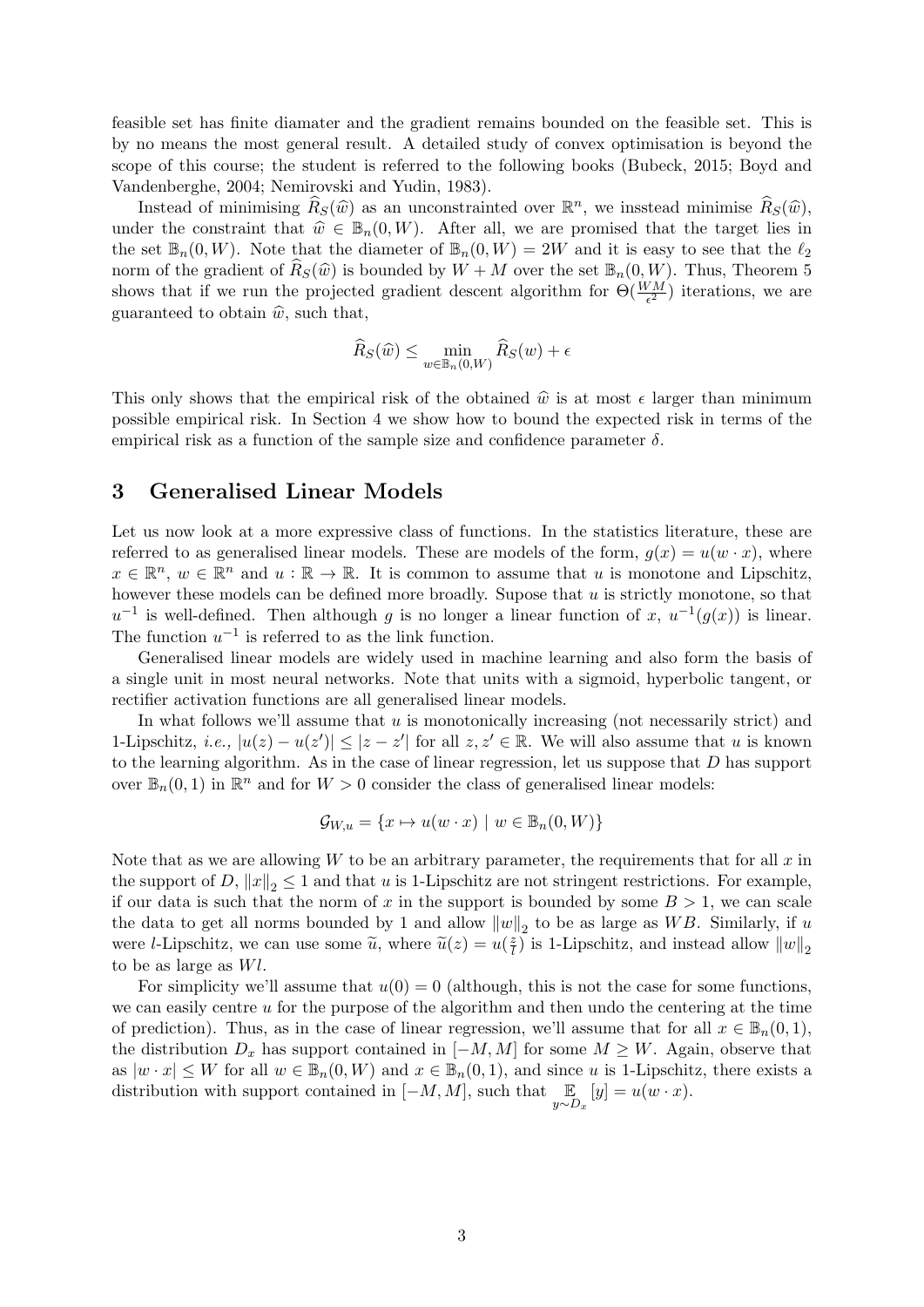#### 3.1 Empirical Risk Minimisation

As in the case of linear regression, we can attempt to find a minimiser of the empirical risk, defined on a sample  $S = \{(x_1, y_1), \ldots, (x, m)\}\)$ , as,

$$
\widehat{R}_S(w) = \frac{1}{m} \sum_{i=1}^m (u(w \cdot x_i) - y_i)^2.
$$

The trouble is that unlike in the case of linear regression, the empirical risk is no longer a convex function of  $w$ . In fact, it has been shown by Auer et al. (1996) that for even relatively simple inverse link functions, such as the sigmoid,  $u(z) = \frac{1}{1+e^{-z}}$ , the empirical risk may have exponentially many local minima as a function of the dimension.

#### Surrogate Loss Function

In order to avoid optimising a non-convex function (for which there are no general purpose algorithms), we'll use a strategy often employed in machine learning—using a surrogate convex loss function. Remarkably, in the case of generalised linear models, there exists a surrogate loss function, such that the expected risk minimiser for this surrogate loss function and that for the squared loss is exactly the same! In addition, we can also show that an approximate minimiser of the risk for the surrogate loss function is also an approximate minimiser of the risk for squared loss.

For  $x \in \mathbb{B}_n(0,1), y \in [-M, M]$ , define the (surrogate) loss,  $\ell$ , for  $w \in \mathbb{B}_n(0, W)$  as follows:

$$
\ell(w; x, y) = \int_0^{w \cdot x} (u(z) - y) dz.
$$

We will define the empirical risk of the surrogate loss as,

$$
\widehat{R}_{S}^{\ell}(w) = \frac{1}{m} \sum_{i=1}^{m} \ell(w; x_i, y_i)
$$

Let us also compute the gradient of this empirical risk:

$$
\nabla_{w} \widehat{R}_{S}^{\ell}(w) = \frac{1}{m} \sum_{i=1}^{m} \nabla_{w} \ell(w; x_i, y_i) = \frac{1}{m} \sum_{i=1}^{m} (u(w \cdot x) - y_i) x_i
$$

For comparison, let us also write the gradient of the empirical risk for the squared loss,  $\hat{R}_S(w)$ ,

$$
\nabla_w \widehat{R}_S(w) = \frac{2}{m} \sum_{i=1}^m (u(w \cdot x_i) - y_i) u'(w \cdot x_i) x_i
$$

Notice that apart from the factor 2, the main difference is that the  $i^{th}$  example has  $u'(w \cdot x_i)$ as a multiplicative factor in the gradient. Although,  $u' \geq 0$  as u is monotonically increasing, it may at times be very small.<sup>2</sup> Let us also show that  $\hat{R}_{S}^{\ell}(w)$  is indeed convex—it is sufficient to show that  $\ell(w; x, y)$  is convex. Notice that the Hessian of  $\ell(w; x, y)$  is simply  $u'(w \cdot x)xx^{\mathsf{T}}$ , where  $x \in \mathbb{R}^n$  is treated as a column vector. Since u is monotonically increasing, u' is non-negative, and hence  $u'(w \cdot x)xx^{\mathsf{T}}$  is positive semi-definite—thus,  $\ell(w; x, y)$  is convex.

Next, let us also show that  $w^*$ , the expected risk minimiser for the squared loss, is also the expected risk minimiser for this surrogate loss function  $\ell$ . Let  $w^* \in \mathbb{R}^n$  be used to define the target function; then Eq.  $(5)$  shows that  $w^*$  is a minimiser of the expected risk using the squared

<sup>&</sup>lt;sup>2</sup>For instance, when u is the sigmoid function  $u'(z) \approx 0$  when |z| is somewhat large. This is also the reason why cross-entropy loss is better than squared loss for avoiding the vanishing gradient problem.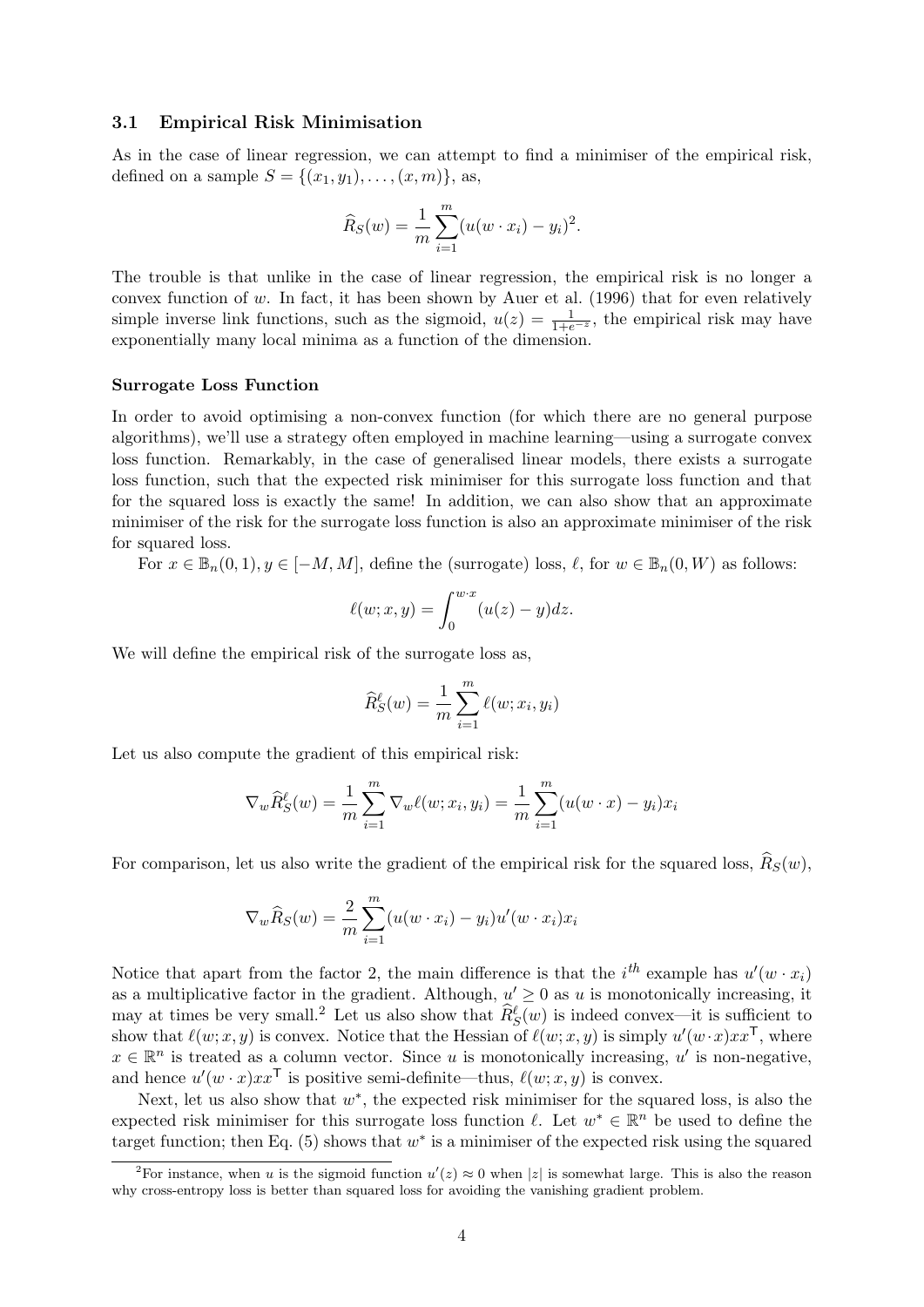loss function. In what follows, we will also make use of the assumption that  $\mathbb{E}_{y \sim D_x}[y] = u(w^* \cdot x)$ . Consider the following for any  $x \in \mathbb{B}_n(0,1)$ :

$$
\mathbb{E}_{y \sim D_x} [\ell(w; x, y)] - \mathbb{E}_{y \sim D_x} [\ell(w^*; x, y)] = \mathbb{E}_{y \sim D} [\int_{w^* \cdot x}^{w \cdot x} (u(z) - y) dz] \n= \int_{w^* \cdot x}^{w \cdot x} (u(z) - \mathbb{E}_{y \sim D_x} [y]) dz \n= \int_{w^* \cdot x}^{w \cdot x} (u(z) - u(w^* \cdot x)) dz \ge \frac{1}{2} (u(w \cdot x) - u(w^* \cdot x))^2
$$

The last inequality int the calculations above follows from the fact that  $u$  is monotonically increasing and 1-Lipschitz. This shows that the expected risk,  $R^{\ell}(w) \geq R^{\ell}(w^*)$ , *i.e.*,  $w^*$  is a minimiser of the risk with respect to the surrogate loss function  $\ell$ . Furthermore, it also establishes that,

$$
\varepsilon(w) := \mathop{\mathbb{E}}\limits_{x \sim D} \left[ (u(w \cdot x) - u(w^* \cdot x))^2 \right] \le 2 \cdot (R^\ell(w) - R^\ell(w^*))
$$

This shows that it is sufficient to identify a  $\hat{w}$ , whose expected risk is at most  $\frac{\epsilon}{2}$  larger than that of  $w^*$  with respect to the surrors less function. In order to find a good enough empirical risk of  $w^*$  with respect to the surrogate loss function. In order to find a good enough empirical risk minimiser, is easy to see that performing roughly  $\Theta\left(\frac{WM}{\epsilon^2}\right)$  $\left(\frac{VM}{\epsilon^2}\right)$  projected gradient steps suffices. In the next section, we'll show how to relate empirical risk to expected risk by introducing a new complexity measure called Rademacher complexity.

### 4 Rademacher Complexity

Let us now address the question of bounding the generalisation error. We will introduce a new concept called Rademacher complexity. Let us first define empirical Rademacher complexity for a family of functions.

**Definition 1** (Empirical Rademacher Complexity). Let  $\mathcal G$  be a family of functions mapping some space  $X \to [a, b]$  and let  $S = \{x_1, x_2, \ldots, x_m\} \subseteq X$  be a fixed sample of size m. Then the empirical Rademacher complexity of  $G$  with respect to the sample  $S$  is defined as,

$$
\widehat{\text{RAD}}_S(G) = \mathbb{E}\left[\sup_{g \in \mathcal{G}} \frac{1}{m} \sum_{i=1}^m \sigma_i g(x_i)\right],
$$

where  $\sigma = (\sigma_1, \sigma_2, \ldots, \sigma_m)$  are i.i.d. Rademacher random variables, i.e.,  $\sigma_i$  takes value in  ${-1,1}$  uniformly at random.

In words, the empirical Rademacher complexity measures how well functions from a class correlate with random noise. This corresponds to our notion that the more complex the class  $G$ , the more easily it can fit noise. In particular, let us suppose that  $G$  is a class of boolean functions (with range  $\{-1,1\}$ ) with  $VCD(\mathcal{G}) \geq m$  and let S be a set that is shattered by  $\mathcal{G}$ , then  $\widehat{\textsf{RAD}}_S(G) = 1$ . However, Rademacher complexity can be defined for any class of realvalued functions.<sup>3</sup> Let us now define Rademacher complexity, which is defined as the expected empirical Rademacher complexity of sets of size m drawn from a distribution D over X.

**Definition 2** (Rademacher Complexity). Let D be a distribution over X and let  $\mathcal G$  be a family of functions mapping  $X \to [a, b]$ . For any integer,  $m \geq 1$ , the Rademacher complexity of  $\mathcal{G}$ ,

<sup>&</sup>lt;sup>3</sup>We will ignore issues of measurability; this will not be a matter of concern for the function classes we study in this course.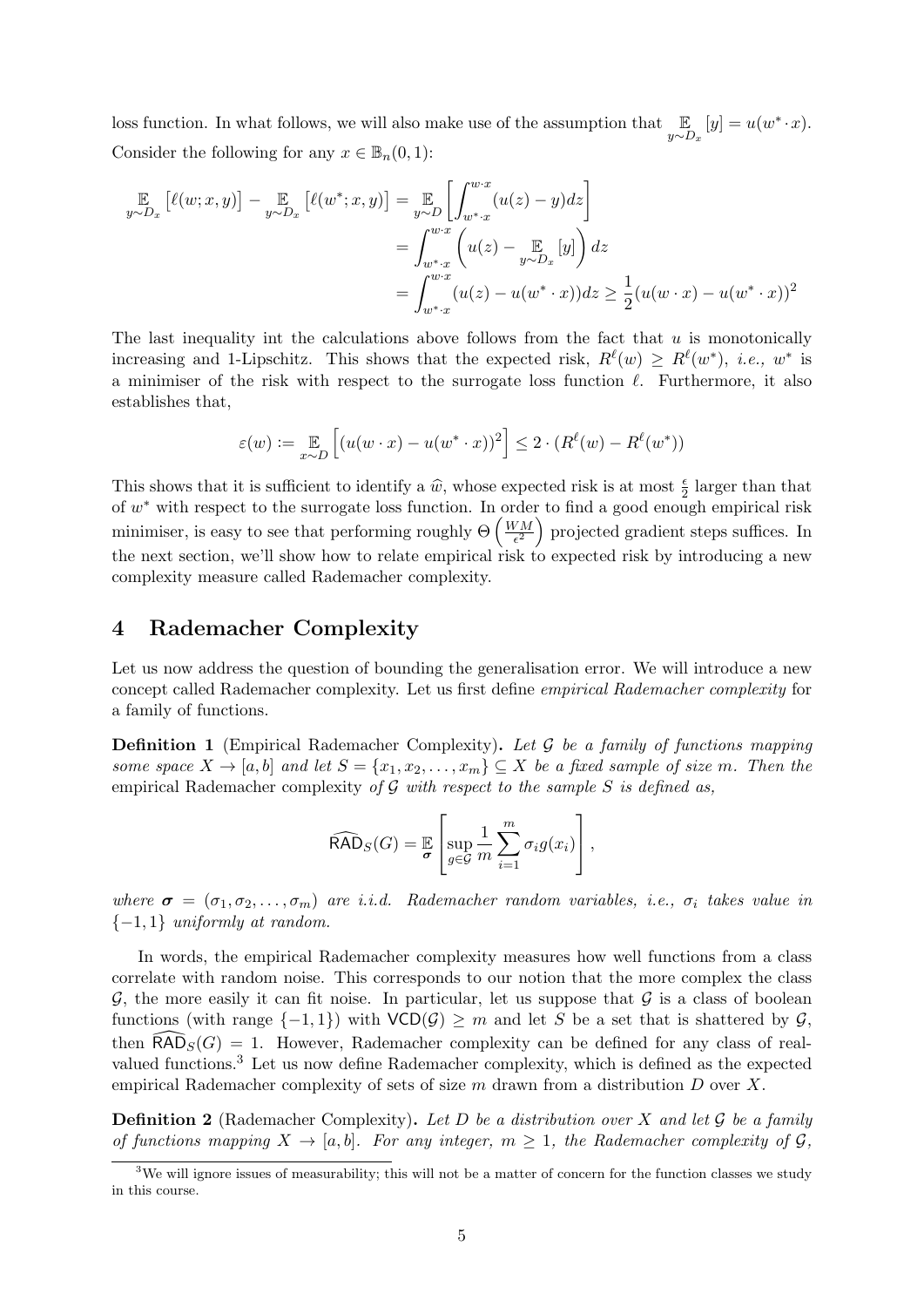is the expectation of the empirical Rademacher complexity of  $\mathcal G$  over samples of size m drawn independently from D, i.e.,

$$
\mathsf{RAD}_m(\mathcal{G}) = \mathop{\mathbb{E}}_{S \sim D^m} \left[ \widehat{\mathsf{RAD}}_S(\mathcal{G}) \right].
$$

For a function,  $g \in \mathcal{G}$ , and a sample  $S = \{x_1, \ldots, x_m\}$  drawn according to D, let us use the notation  $\widehat{\mathbb{E}}_S[g] = \frac{1}{m} \sum_{i=1}^m g(x_i)$ . We are interested in understanding the behaviour of the difference,  $\left| \widehat{\mathbb{E}}_S[g] - \mathbb{E}_D[g(x)] \right|$ as a function of the sample size  $m$  and the Rademacher complexity  $\mathsf{RAD}_m(\mathcal{G})$ . We will prove the following theorem, which is analogous to a theorem we proved using the VC dimension.

**Theorem 3.** Let G be a family of functions mapping  $X \to [0,1]$ . Suppose that a sample  $S = \{x_1, \ldots, x_m\}$  of size m is drawn according to distribution D over X. Then for any  $\delta > 0$ , with probability at least  $1 - \delta$ , the following holds for all  $q \in \mathcal{G}$ ,

$$
\mathop{\mathbb{E}}_{x \sim D} [g(x)] \leq \widehat{\mathop{\mathbb{E}}}_S[g] + 2 \text{RAD}_m(\mathcal{G}) + \sqrt{\frac{\log \frac{1}{\delta}}{2m}}
$$

We will defer the proof of this theorem until later in the section. Let us first see how we may utilise this theorem to give bounds on the generalisation error when learning real-valued functions (or for that matter boolean functions). Let  $H$  be some hypothesis class and suppose our learning algorithm finds  $h \in H$  that approximately minimises the empirical risk with respect to some loss function  $\ell$ . Say H is a family of functions from  $X \to Y$  and  $\ell : Y \times Y \to [0, 1].$ Define G to be a family of functions from  $X \times Y \to [0, 1]$  as:

$$
\mathcal{G} = \{(x, y) \mapsto \ell(h(x), y) \mid h \in H\}
$$

Suppose we get a dataset  $S = \{(x_1, y_1), \ldots, (x_m, y_m)\}\)$  drawn from some distribution over  $X \times Y$ (viewed as drawing  $x \sim D$  and then  $y \sim D_x$ ). Then, for any  $h \in H$  and if  $g \in \mathcal{G}$  is the corresponding function derived from  $h$ , the empirical risk of  $h$  is given by,

$$
\widehat{R}_{S}^{\ell}(h) = \frac{1}{m} \sum_{i=1}^{m} \ell(h(x_i), y_i) = \frac{1}{m} \sum_{i=1}^{m} g(x_i, y_i),
$$

and the expected risk of h is  $\mathbb{E}_{x \sim D}$ E  $y \sim D_x$  $[\ell(h(x), y)] = \mathop{\mathbb{E}}_{x \sim D}$ E  $y \sim D_x$  $[g(x, y)]$ . Thus, if we can bound the Rademacher complexity of  $G$ , we will be able to bound the expected risk of h in terms of the empirical risk of h. The following composition lemma due to Talagrand often proves to be a very useful tool.

**Lemma 1** (Talagrand's Lemma). Let G be a family of functions from  $X \to \mathbb{R}$  and  $\phi : \mathbb{R} \to [a, b]$ be l-Lipschitz. Let  $\phi \circ \mathcal{G} = {\phi \circ g \mid g \in \mathcal{G}}$ , then,

$$
\widehat{\text{RAD}}_S(\phi \circ \mathcal{G}) \leq l \cdot \widehat{\text{RAD}}_S(\mathcal{G})
$$

*Proof.* Fix some sample  $S = \{x_1, \ldots, x_m\}$ . Then, we have the following:

$$
\widehat{\mathsf{RAD}}_S(\phi \circ \mathcal{G}) = \frac{1}{m} \cdot \mathbb{E}\left[\sup_{g \in \mathcal{G}} \sum_{i=1}^m \sigma_i(\phi \circ g)(x_i)\right]
$$

$$
= \frac{1}{m} \cdot \mathbb{E}\left[\sup_{g \in \mathcal{G}} u_{m-1}(g) + \sigma_m(\phi \circ g)(x_i)\right],
$$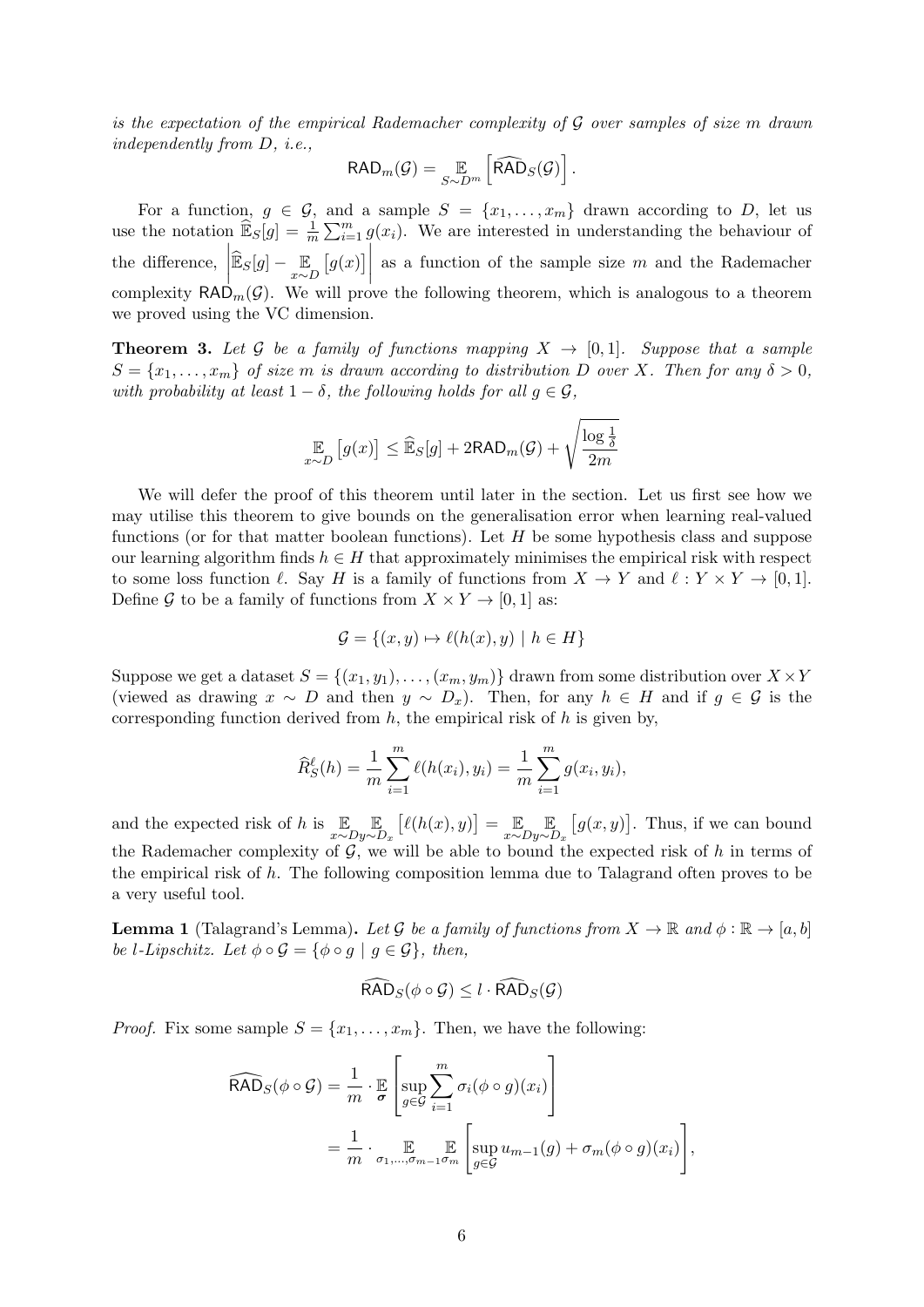where  $u_{m-1}(g) =$  $\sum^{m-1}$  $i=1$  $\sigma_i(\phi \circ g)(x_i)$ . Let us concentrate on just the inner expectation:

$$
\mathbb{E}\left[\sup_{g\in\mathcal{G}}u_{m-1}(g)+\sigma_m(\phi\circ g)(x_m)\right].
$$

Note that by definition of supremum, we have the existence of  $g_1, g_2 \in \mathcal{G}$  satisfying the following for every  $\epsilon > 0$ :

$$
u_{m-1}(g_1) + (\phi \circ g_1)(x_m) \ge \sup_{g \in \mathcal{G}} u_{m-1}(g) + (\phi \circ g)(x_m) - \epsilon \tag{6}
$$

$$
u_{m-1}(g_2) - (\phi \circ g_2)(x_m) \ge \sup_{g \in \mathcal{G}} u_{m-1}(g) - (\phi \circ g)(x_m) - \epsilon \tag{7}
$$

Then, we have the following for every  $\epsilon > 0$ :

$$
\mathbb{E}_{\sigma_m} \left[ \sup_{g \in \mathcal{G}} u_{m-1}(g) + \sigma_m(\phi \circ g)(x_m) \right] - \epsilon \le \frac{1}{2} \left[ u_{m-1}(g_1) + (\phi \circ g_1)(x_m) + u_{m-1}(g_2) - (\phi \circ g_2)(x_m) \right]
$$

As  $\phi$  is *l*-Lipschitz, we have  $|\phi(g_1(x_m)) - \phi(g_2(x_m))| \le l \cdot |g_1(x_m) - g_2(x_m)| = ls(g_1(x_m) - g_2(x_m)),$ where  $s = sign(g_1(x_m) - g_2(x_m))$ . Thus, we have

$$
\mathbb{E}_{\sigma_m} \left[ \sup_{g \in \mathcal{G}} u_{m-1}(g) + \sigma_m(\phi \circ g)(x_m) \right] - \epsilon \le \frac{1}{2} \left[ u_{m-1}(g_1) + u_{m-1}(g_2) + ls(g_1(x_m) - g_2(x_m)) \right]
$$

$$
= \frac{1}{2} \left[ u_{m-1}(g_1) + lsg_1(x_m) + u_{m-1}(g_2) - lsg_2(x_m) \right]
$$

As  $\{s, -s\} = \{-1, 1\}$ , we can rewrite the above as:

$$
\mathbb{E}_{\sigma_m} \left[ \sup_{g \in \mathcal{G}} u_{m-1}(g) + \sigma_m(\phi \circ g)(x_m) \right] - \epsilon \leq \mathbb{E}_{\sigma_m} \left[ \sup_{g \in \mathcal{G}} u_{m-1}(g) + \sigma_m \lg(x_m) \right]
$$

As this inequality holds for every  $\epsilon > 0$ , we can in fact write,

$$
\mathbb{E}_{\sigma_m} \left[ \sup_{g \in \mathcal{G}} u_{m-1}(g) + \sigma_m(\phi \circ g)(x_m) \right] \leq \mathbb{E}_{\sigma_m} \left[ \sup_{g \in \mathcal{G}} u_{m-1}(g) + \sigma_m l g(x_m) \right]
$$

We can repeat the above for  $i = m - 1, m - 2, \ldots, 1$ , to show that,

$$
\mathbb{E}\left[\sup_{g\in\mathcal{G}}\frac{1}{m}\sum_{i=1}^{m}\sigma_i(\phi\circ g)(x_i)\right] \leq l \cdot \mathbb{E}\left[\sup_{g\in\mathcal{G}}\frac{1}{m}\sum_{i=1}^{m}\sigma_ig(x_i)\right] = l \cdot \widehat{\text{RAD}}_S(\mathcal{G})
$$

 $\Box$ 

### 4.1 Application to  $\ell_p$  loss functions

Let  $S = \{(x_1, y_1), \ldots, (x_m, y_m)\} \subseteq X \times [-M, M]$ . Let H be a family of functions mapping  $X \to [-W,W]$ . Let  $\overline{S} = \{x_1, \ldots, x_m\}$ . Let  $\phi(z) = |z|^p$  for  $p \geq 1$ ;  $|\phi'(z)| = p|z|^{p-1}$  (we can also consider  $p = 1$ , though it is not differentiable at 0). Thus,  $\phi$  is  $pa^{p-1}$ -Lipschitz on the interval  $[-a, a]$ . Let  $\mathcal{G} = \{(x, y) \mapsto |h(x) - y|^p \mid h \in H\}$  be a family of functions from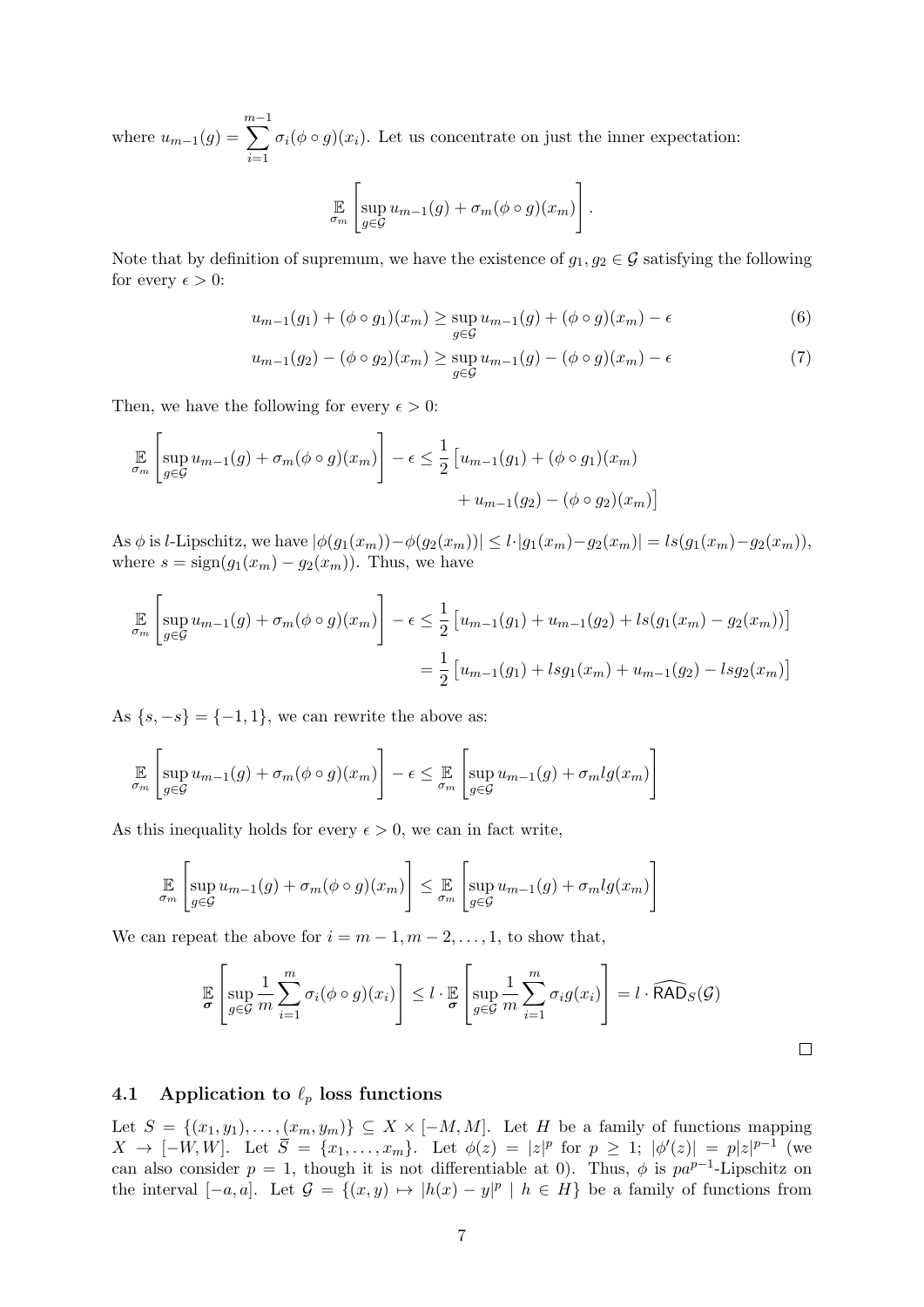$X \times [-M, M] \to [-a, a],$  where  $a \leq (M + W)^p$ . Suppose,  $\widetilde{H} = \{h(x) - y \mid h \in H\}$  be a family of functions from  $X \times [-M, M] \to [-(M + W), (M + W)]$ . Let us observe that,

$$
\widehat{\text{RAD}}_{S}(\widetilde{H}) = \mathbb{E}\left[\sup_{h \in H} \frac{1}{m} \sum_{i=1}^{m} \sigma_{i}(h(x_{i}) - y_{i})\right]
$$

$$
= \mathbb{E}\left[\sup_{h \in H} \frac{1}{m} \sum_{i=1}^{m} \sigma_{i}h(x_{i})\right] + \mathbb{E}\left[\frac{1}{m} \sum_{i=1}^{m} \sigma_{i}y_{i}\right] = \widehat{\text{RAD}}_{\overline{S}}(H)
$$

Then, using Talagrand's lemma, we have that:

$$
\widehat{\text{RAD}}_S(\phi \circ \widetilde{H}) \le p \cdot (W + M)^{p-1} \cdot \widehat{\text{RAD}}_S(\widetilde{H}) = p \cdot (W + M)^{p-1} \cdot \widehat{\text{RAD}}_{\overline{S}}(H)
$$

For instance, when using the squared loss, we use  $\phi(z) = |z|^2$ , and thus, we get  $\widehat{\textsf{RAD}}_{S}(\phi \circ \widetilde{H}) \leq$  $2(W + M)$ RAD<sub> $\overline{S}(H)$ .</sub>

Remark: Since Theorem 3 assumes that the range of functions is [0, 1], we need to rescale the loss function appropriately, e.g., use  $\ell(h(x), y) = \frac{1}{a^p} |h(x) - y|^p$ , where  $a = \sup_{h,x,y} {\{|h(x) - y|\}}$ .

#### 4.2 Rademacher Complexity for Linear Functions and GLMs

Let us consider the set of linear functions,  $\mathcal{G}_W = \{x \mapsto w \cdot x \mid w \in \mathbb{R}^n, ||w||_2 \leq W\}$ . Let  $S = \{x_1, \ldots, x_m\} \subseteq \mathbb{R}^n$ . Let  $R_X = \sup_{x \in S} ||x||_2$ . We can compute the empirical Rademacher complexity of  $\mathcal{G}_W$  on the set S as follows:

$$
\widehat{\mathsf{RAD}}_S(\mathcal{G}_W) = \mathbb{E}\left[\sup_{w \in \mathbb{B}_n(0,W)} \frac{1}{m} \sum_{i=1}^m \sigma_i(w \cdot x_i)\right]
$$

$$
= \mathbb{E}\left[\sup_{w \in \mathbb{B}_n(0,W)} \left(w \cdot \frac{1}{m} \sum_{i=1}^m \sigma_i x_i\right)\right]
$$

Using the Cauchy-Schwartz Inequality (the equality case),

$$
= W \cdot \mathbb{E}_{\boldsymbol{\sigma}}\left[\left\|\frac{1}{m}\sum_{i=1}^{m} \sigma_i x_i\right\|_2\right]
$$

Using Jensen's Inequality,

$$
\leq W \cdot \left(\mathbb{E}\left[\left\|\frac{1}{m}\sum_{i=1}^{m} \sigma_i x_i\right\|_2^2\right]\right)^{\frac{1}{2}}
$$
  

$$
= W \cdot \left(\mathbb{E}\left[\frac{1}{m^2}\sum_{i=1}^{m} \|x_i\|_2^2 + \frac{2}{m^2}\sum_{i < j} \sigma_i \sigma_j (x_i \cdot x_j)\right]\right)^{\frac{1}{2}}
$$

As  $\sigma_i$  are i.i.d. and have mean 0, and using the bound  $||x_i||_2 \leq R_X$ , we get

$$
\widehat{\text{RAD}}_S(\mathcal{G}_W) \leq \frac{W \cdot R_X}{\sqrt{m}}.
$$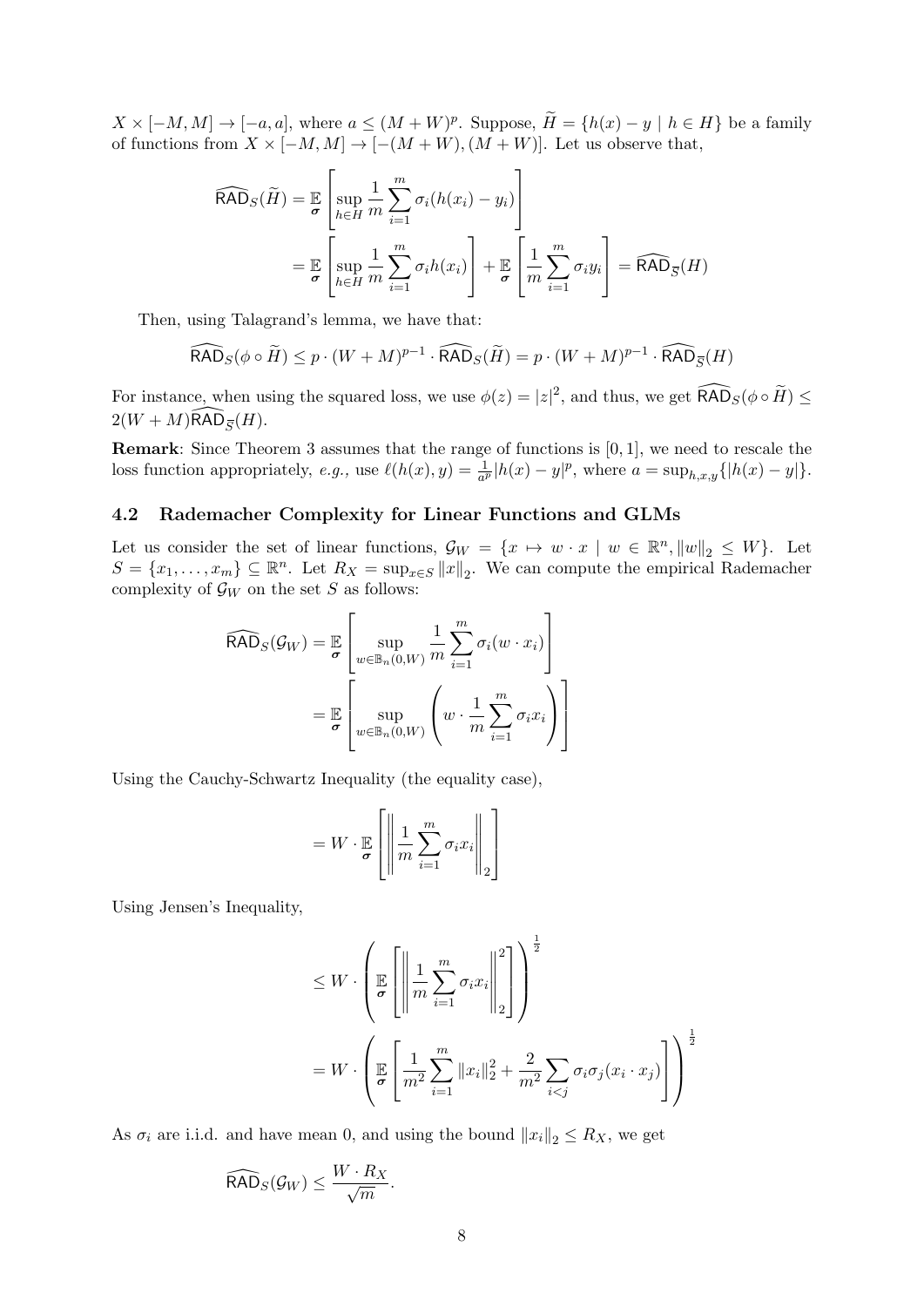#### Bounding the Generalisation Error for learning GLMs

Let us now consider the surrogate loss function,  $\ell(w; x, y)$ , used for learning GLMs. We can write  $\ell(w; x, y)$  as follows:

$$
\ell(w;x,y) = \int_0^{w \cdot x} (u(z) - y) dz = \left( \int_0^{w \cdot x} u(z) dz \right) - y(w \cdot x)
$$

Thus, we can write  $\ell(w; x, y) = \phi_1(w \cdot x) - \phi_2(y(w \cdot x))$ , where  $\phi_1$  is a W-Lipschitz function and  $\phi_2$  is the identity function.

Consider the class of functions defined as follows:

$$
\mathcal{G}_{\ell,W} = \{(x, y) \mapsto \ell(w; x, y) \mid w \in \mathbb{B}(0, W)\}
$$

Let  $S = \{(x_1, y_1), \ldots, (x_m, y_m)\} \subseteq \mathbb{B}_n(0, 1) \times [-M, M]$  and let  $\overline{S} = \{x_1, \ldots, x_m\}$ . Let us consider two classes defined as follows:

$$
\mathcal{G}_{\ell,W}^1 = \{x \mapsto \phi_1(w \cdot x) \mid w \in \mathbb{B}_n(0, W)\}
$$
  

$$
\mathcal{G}_{\ell,W}^2 = \{(x, y) \mapsto y(w \cdot x) \mid w \in \mathbb{B}_n(0, W)\}
$$

It is left as a straightforward exercise to show the following:

$$
\widehat{\text{RAD}}_S(\mathcal{G}_{\ell,W}) \leq \widehat{\text{RAD}}_{\overline{S}}(\mathcal{G}^1_{\ell,W}) + \widehat{\text{RAD}}_S(\mathcal{G}^2_{\ell,W})
$$

It follows easily that  $\widehat{\textsf{RAD}}_{\overline{S}}(\mathcal{G}_{\ell,W}^1) \leq W \cdot \frac{W}{\sqrt{r}}$  $\frac{V}{m}$  using Talagrand's lemma and the bound on the Rademacher complexity for linear functions. Similarly, it can be shown that  $\widehat{\text{RAD}}_S(\mathcal{G}_{\ell,W}^2) \leq$  $\frac{WM}{\sqrt{m}}$ —the functions in  $\mathcal{G}_{\ell,W}^2$  can be viewed as linear functions with the vectors  $x_i$  replaced by  $y_i x_i$ , and observing that  $||y_i x_i||_2 \le ||y_i|| ||x_i||_2 \le M$ . Using Theorem 3 and Theorem 5, this shows that the class of generalised linear models  $G_{W,u}$  can be learnt with running time polynomial in W, M, n and  $\frac{1}{\epsilon}$  and with sample complexity polynomial in W, M and  $\frac{1}{\epsilon}$ . Notice that the sample complexity does not depend on the dimension  $n$  at all! Thus, these models and algorithms can be kernelised.

#### 4.3 Proof of Theorem 3

Let us now complete the proof of Theorem 3. In order to prove the result we will use McDiarmid's inequality, which we state below without proof. A proof can be found in the lecture notes by Bartlett.<sup>4</sup>

**Theorem 4** (McDiarmid's Inequality). Let X be some set and let  $f: \mathcal{X}^m \to \mathbb{R}$  be a function such that for all i, there exists  $c_i > 0$ , such that for all  $x_1, x_2, \ldots, x_m, x'_i$ , the following holds:

$$
|f(x_1,\ldots,x_{i-1},x_i,x_{i+1},\ldots,x_m)-f(x_1,\ldots,x_{i-1},x'_i,x_{i+1},\ldots,x_m)|\leq c_i
$$

Let  $X_1, X_2, \ldots, X_m$  be independent random variables taking values in X. Then, for every  $\epsilon > 0$ , the following holds:

$$
\mathbb{P}\left[f(X_1,\ldots,X_m)\geq \mathbb{E}\left[f(X_1,\ldots,X_m)\right]+\epsilon\right]\leq \exp\left(-\frac{2\epsilon^2}{\sum_{i=1}^m c_i^2}\right)
$$

 $^4$ Lecture notes available at https://people.eecs.berkeley.edu/~bartlett/courses/281b-sp08/13.pdf.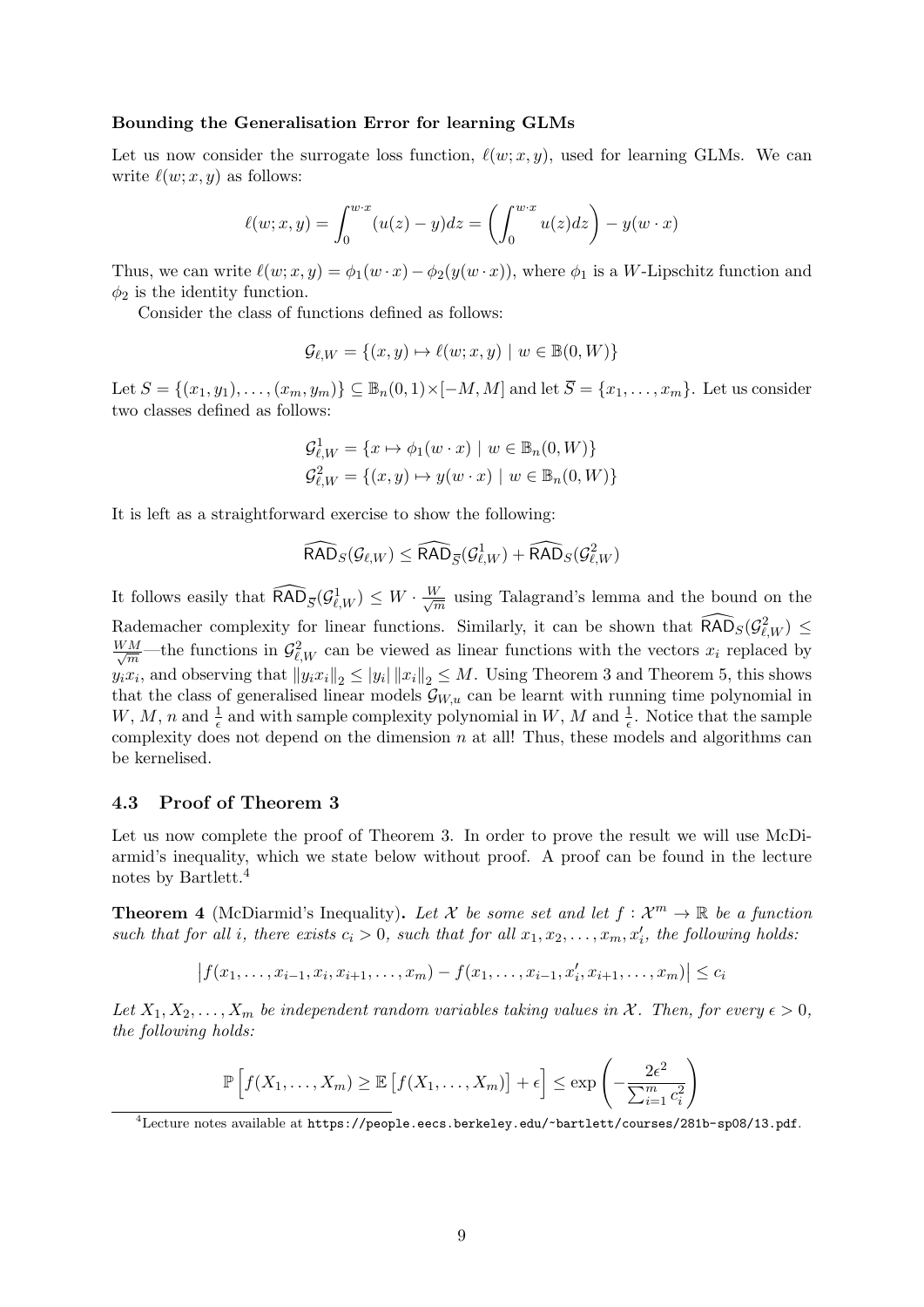McDiarmid's inequality is a generalisation of the Chernoff-Hoeffding bound. For instance, if  $\mathcal{X} = [a, b]$ , using  $f(x_1, \ldots, x_m) = \frac{1}{m} \sum_{i=1}^m x_i$  and  $c_i = (b - a)/m$  gives the Chernoff-Hoeffding bound. McDiarmid's inequality shows that as long as no single variable has significant influence over the function f, then the random variable  $f(X_1, \ldots, X_m)$  is strongly concentrated around its expectation.

Let  $S = \{x_1, \ldots, x_m\}$  be a subset of X and G a set of functions from  $X \to [0, 1]$ . Let us now complete the proof of Theorem 3 by applying McDiarmid's inequality to the function,

$$
\Phi(S) = \sup_{g \in \mathcal{G}} \left( \mathop{\mathbb{E}}_{x \sim D} \left[ g(x) \right] - \widehat{\mathop{\mathbb{E}}}_S[g] \right)
$$

Above we've used  $\Phi(S)$  instead of  $\Phi(x_1, \ldots, x_m)$  to keep the notation tidy, as  $\Phi$  is symmetric. Let  $S' = (S \setminus \{x_i\}) \cup \{x'_i\}$ . Consider the following:

$$
\Phi(S) - \Phi(S') = \sup_{g \in \mathcal{G}} \left( \mathop{\mathbb{E}}_{x \sim D} \left[ g(x) \right] - \widehat{E}_S[g] \right) - \sup_{g \in \mathcal{G}} \left( \mathop{\mathbb{E}}_{x \sim D} \left[ g(x) \right] - \widehat{\mathop{\mathbb{E}}}_{S'}[g] \right)
$$
  

$$
\leq \frac{1}{m} \sup_{g \in G} (g(x_i) - g(x'_i)) \leq \frac{1}{m}
$$

Above, we used the fact that the difference between suprema is at most the supremum of the difference. As S and S' are completely symmetric, this shows that  $|\Phi(S) - \Phi(S')| \leq \frac{1}{m}$ . Thus, we may apply McDiarmid's inequality with all  $c_i = \frac{1}{n}$  $\frac{1}{m}$  to obtain,

$$
\mathbb{P}\left[\Phi(S) \ge \mathbb{E}\left[\Phi(S)\right] + \epsilon\right] \le \exp\left(-2\epsilon^2 m\right) \tag{8}
$$

Let us now compute  $\mathbb{E}[\Phi(S)]$ . Here, we'll use a trick similar to the one we used when proving the analogous result for VC dimension of introducing an independent draw  $\overline{S} = {\overline{x_1}, \ldots, \overline{x_m}}$ from D and using the symmetric nature of S and  $\overline{S}$ .

$$
\mathop{\mathbb{E}}_{S \sim D^{m}}\left[\Phi(S)\right] = \mathop{\mathbb{E}}_{S \sim D^{m}}\left[\sup_{g \in \mathcal{G}} \mathop{\mathbb{E}}_{x \sim D}\left[g(x)\right] - \widehat{\mathop{\mathbb{E}}}_{S}[g]\right]
$$
(9)

We use the fact that  $\quad \mathbb{E}$  $\bar{S}$ ∼D<sup>m</sup>  $\left[\widehat{\mathbb{E}}_{\overline{S}}[g]\right]=\mathop{\mathbb{E}}\limits_{x\sim D}\left[g(x)\right]$  to obtain the following:

$$
\mathop{\mathbb{E}}_{S \sim D^{m}} \left[ \Phi(S) \right] = \mathop{\mathbb{E}}_{S \sim D^{m}} \left[ \mathop{\sup}_{g \in \mathcal{G}} \mathop{\mathbb{E}}_{\bar{S} \sim D^{m}} \left[ \widehat{\mathbb{E}}_{\bar{S}}[g] \right] - \widehat{E}_{S}[g] \right]
$$
(10)

Pushing the supremum inside the expectation, we obtain,

$$
\mathop{\mathbb{E}}_{S \sim D^{m}} \left[ \Phi(S) \right] \leq \mathop{\mathbb{E}}_{S \sim D^{m} S' \sim D^{m}} \left[ \sup_{g \in \mathcal{G}} \left( \widehat{\mathbb{E}}_{\overline{S}}[g] - \widehat{\mathbb{E}}_{S}[g] \right) \right]
$$
\n(11)

$$
= \mathop{\mathbb{E}}_{S \sim D^m \overline{S} \sim D^m} \left[ \mathop{\sup}_{g \in \mathcal{G}} \frac{1}{m} \sum_{i=1}^m (g(x_i) - g(\overline{x}_i)) \right]
$$
(12)

Using the symmetric nature of S and  $\overline{S}$ , we may introduce Rademacher random variables  $\sigma_i$ and obtain the following,

$$
\mathop{\mathbb{E}}_{S \sim D^{m}}\left[\Phi(S)\right] \leq \mathop{\mathbb{E}}_{S \sim D^{m}}\mathop{\mathbb{E}}_{\overline{S} \sim D^{m}}\mathop{\mathbb{E}}_{\sigma}\left[\sup_{g \in \mathcal{G}}\frac{1}{m}\sum_{i=1}^{m}\sigma_{i}(g(x_{i})-g(\overline{x}_{i}))\right]
$$
(13)

$$
\leq \mathop{\mathbb{E}}_{S \sim D^m} \mathop{\mathbb{E}}_{\sigma} \left[ \mathop{\sup}_{g \in \mathcal{G}} \sum_{i=1}^m \sigma_i g(x_i) \right] + \mathop{\mathbb{E}}_{\bar{S} \sim D^m} \mathop{\mathbb{E}}_{\sigma} \left[ \mathop{\sup}_{g \in \mathcal{G}} \frac{1}{m} \sum_{i=1}^m (-\sigma_i) g(\bar{x}_i) \right] \tag{14}
$$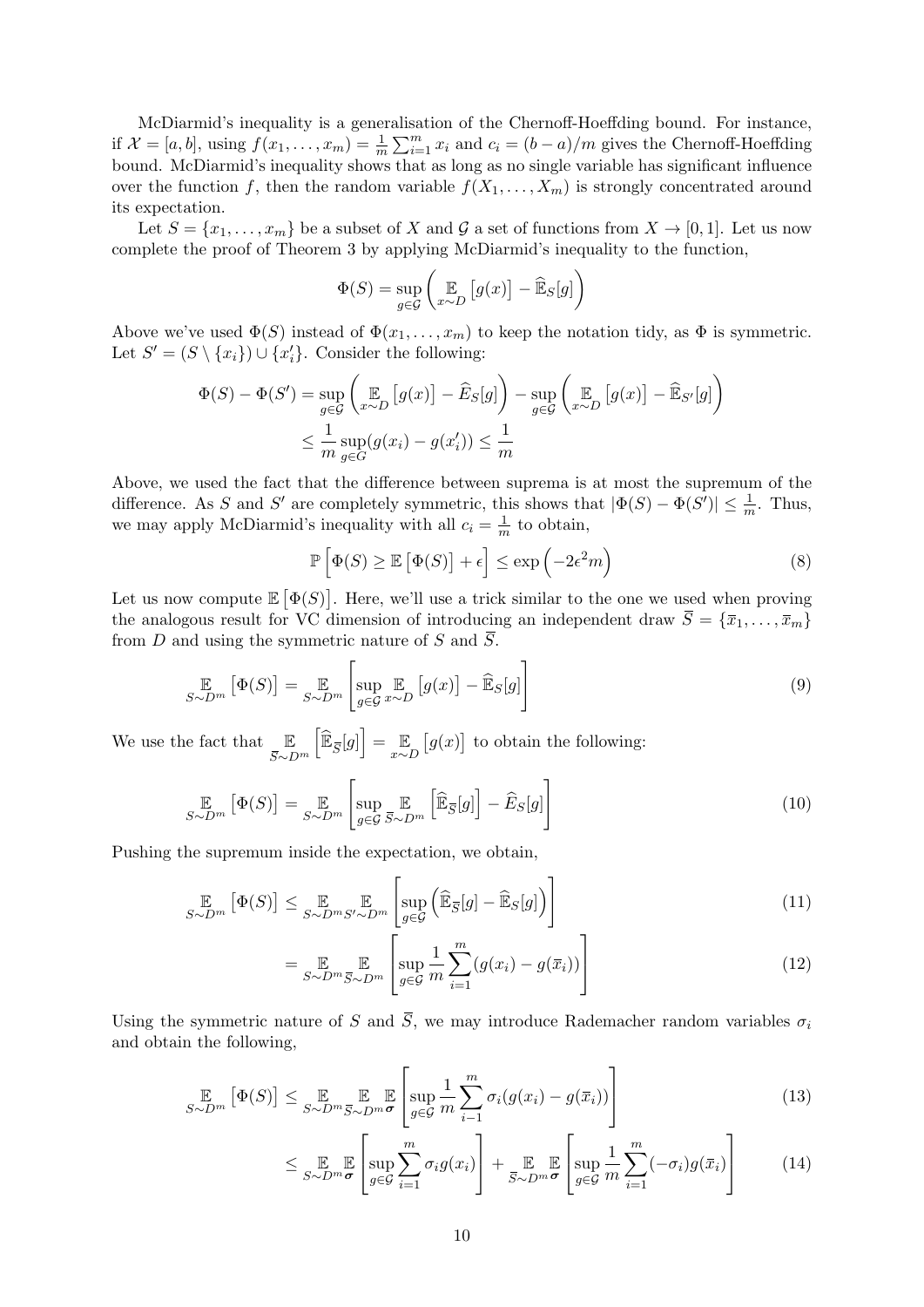As  $-\sigma_i$  is distributed identically to the  $\sigma_i$ , we conclude that,

$$
\mathop{\mathbb{E}}_{S \sim D^{m}} \left[ \Phi(S) \right] \leq 2 \text{RAD}_{m}(\mathcal{G}) \tag{15}
$$

Using the above and setting  $\epsilon = \sqrt{\frac{\log \frac{1}{\delta}}{2m}}$  completes the proof of Theorem 3.

### References

- Peter Auer, Mark Herbster, and Manfred K Warmuth. Exponentially many local minima for single neurons. Advances in neural information processing systems, pages 316–322, 1996.
- Stephen Boyd and Lieven Vandenberghe. Convex optimization. Cambridge university press, 2004.
- Sébastien Bubeck. Convex Optimization: Algorithms and Complexity. Foundations and Trends in Machine Learning. Now, 2015.
- Mehryar Mohri, Afshin Rostamizadeh, and Ameet Talwalkar. Foundations of machine learning. MIT Press, 2012.
- A. Nemirovski and D. Yudin. Problem Complexity and Method Efficiency in Optimization. Wiley Interscience, 1983.

# A Projected Gradient Descent for Lipschitz functions

We will briefly describe an algorithm for minimising Lipschitz convex functions. Our treatment of convex optimisation is at best cursory and for further details the student may refer to any of the following references (Bubeck, 2015; Boyd and Vandenberghe, 2004; Nemirovski and Yudin, 1983).

Consider a function  $f : \mathbb{R}^n \to \mathbb{R}$ ; f is convex if  $f(\lambda x + (1 - \lambda)x') \leq \lambda f(x) + (1 - \lambda)f(x')$ for all  $x, x' \in \mathbb{R}^n$  and for all  $\lambda \in [0, 1]$ . Let  $K \subseteq \mathbb{R}^n$  be a closed, bounded, convex set. We are interested in solving the following constrained optimisation problem: minimise  $f(x)$  subject to  $x \in K$ .

We will see a proof that projected gradient descent (approximately) minimises f. In order to do so, let us define the projection operator,  $\Pi_K(x) = \operatorname{argmin}_{y \in K} ||y - x||_2$ , *i.e.*, the projection operation finds a point in K closest to the point x (such a point always exists as K is closed). In general, projection is itself a convex optimisation problem, but for some common cases in machine learning such as projecting onto the  $\ell_2$ - or  $\ell_1$ -ball, this operation is very easy to perform.

Alg. 1 shows the iterative projected gradient descent procedure.

```
Algorithm 1 Projected Gradient Descent
```
Inputs:  $\eta, T$ Pick  $x_1 \in K$ for  $t = 1, \ldots, T$  do  $x'_{t+1} = x_t - \eta \nabla f(x_t)$  $x_{t+1} = \Pi_K(x'_{t+1})$ end for Output:  $\frac{1}{7}$  $\frac{1}{T} \sum_{t=1}^T x_t$ 

We will prove the following result.